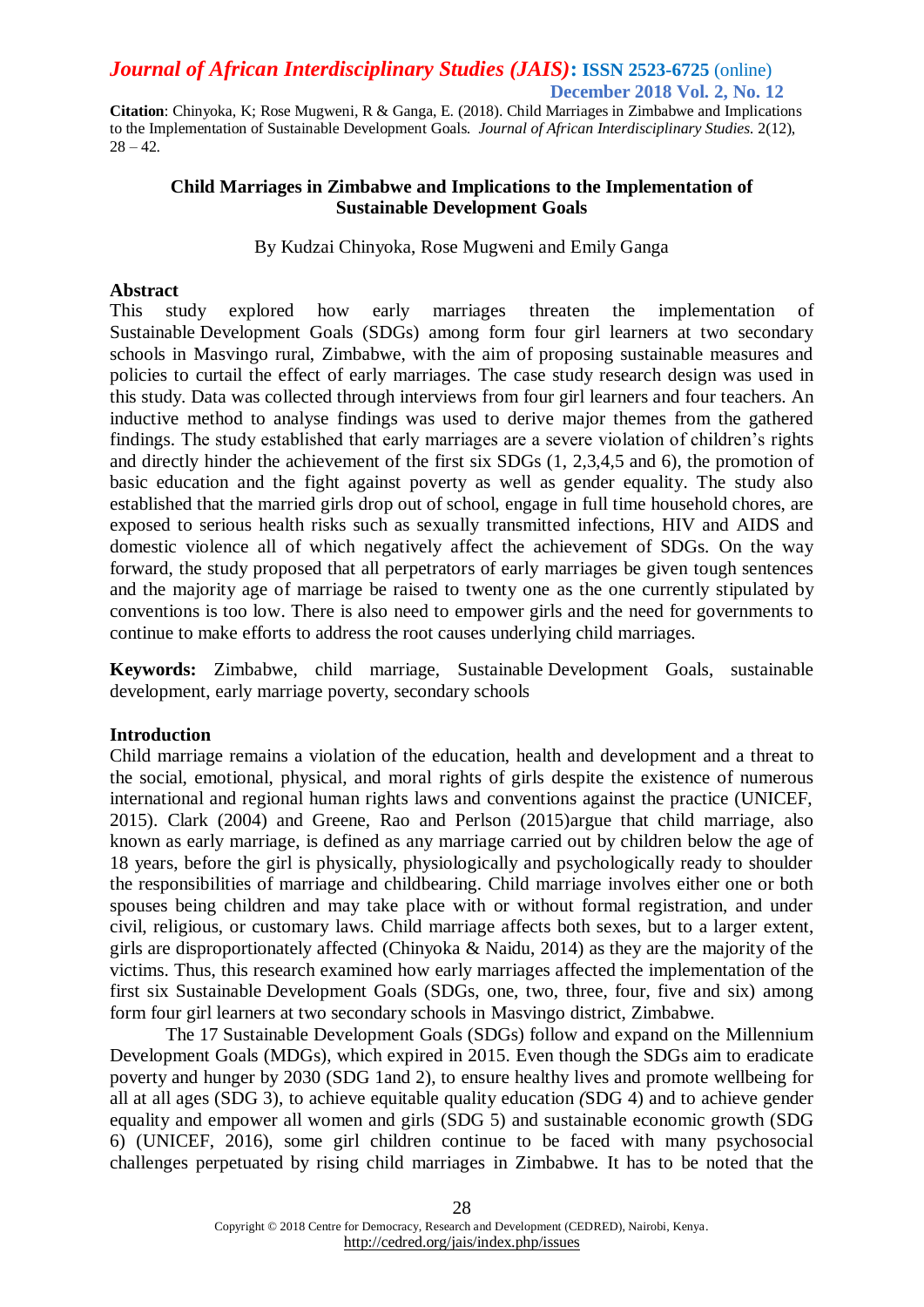**Citation**: Chinyoka, K; Rose Mugweni, R & Ganga, E. (2018). Child Marriages in Zimbabwe and Implications to the Implementation of Sustainable Development Goals. *Journal of African Interdisciplinary Studies.* 2(12),  $28 - 42.$ 

above stated six SDGs are inextricably interwoven with the remaining eleven SDGs (UNICEF, 2016).

A comparison of the proportion of young women and men aged 15-19 who were married in 2013 found the ratio to be 72 to 1 in Mali, 8 to 1 in the US, and 6 to 1 in El Salvador (Bruce, 2015). Several studies acknowledge that accurate data on the true extent of child marriage is difficult to obtain because many marriages go unregistered and girls' ages may be falsified (IPPF, 2007; UNICEF, 2015). However, UNICEF (2011) estimates that globally, some 64 million young women (aged 20-24) were married before the age of 18. According to a British community development charity, one girl below the age of 18 is married off every three seconds worldwide (Mhembere, 2011 & UNFPA, 2012). It should be noted that allowing people to marry whilst below the age of 18 is against several United Nations conventions and the practice is outlawed in most countries, but other countries turn a blind eye, especially in poorer communities (Basiyange, 2011; Greene, Rao & Perlson, 2015). Child marriage is also a direct form of discrimination against the girl child, who, as a result of the practice, is often deprived of her basic rights to health, education, development, and equality (Mhembere, 2011). Tradition, religion, and poverty continue to fuel the practice of child marriage, despite its strong association with adverse reproductive health outcomes and the lack of education for girls (Chinyoka, 2013).

Child marriage is common in Zimbabwe, and 21% of children (mostly girls) are married before the age of 18. According to the Girl Child Network (GCN), a civic organisation whose mission is to shelter, educate, and empower female victims, an estimated 8 000 girls have been forced into early marriages or were held as sex slaves since 2008 (UNICEF, 2012). Chief Chiduku, a senator for Manicaland province in Zimbabwe and a member of the African Apostolic Church was quoted as having said there was nothing wrong with marrying off underage girls in a Parliamentary Portfolio Committee meeting (Herald, 2015). The question which many researchers, religious groups and human rights advocates ponder on is whether early marriages are something that society should perpetuate in view of the negative effects of the practice on the girl child. Whilst to some extent, it appears that the legal framework to protect girl children from child marriages in Zimbabwe exists (UN, 2015), a problem lies in the Customary Marriages Act which does not provide a minimum marriageable age (UN, 2015) and has therefore been abused.

There have been calls from the women's movement in Zimbabwe for the government to harmonize the marriage laws in the country in order to rectify the discrepancies (IPPF, 2007). This study examined how early marriages threatened the implementation of the first six Sustainable Development Goals (SDGs) among form four girl learners at two secondary schools in Masvingo district, Zimbabwe. Findings of the study may enlighten the society at large on the girl child's right to education as advocated by the Salamanca Statement and framework for Action, (1989), United Nation Convention on the Rights of the Children, the 1990 Jomtein Declaration and the World Summit on children (Basiyange, 2011) and the SDGs. These advocates promulgate education for every individual as a basic human right for all, irrespective of sex. With little access to education and economic opportunities, the girl learners and their families are more likely to live in poverty (Mhembere, 2011). Thus, child marriage drains countries of the innovation and potential that would enable them to thrive.

The Zimbabwe Constitutional Court has with immediate effect outlawed child marriage and struck off the statutes section 22(1) of the Marriage Act, which for decades had allowed children under the age of 18 years to get into marriage (UNICEF, 2016). The Constitutional Court said section 22(1) of the Marriage Act was inconsistent with section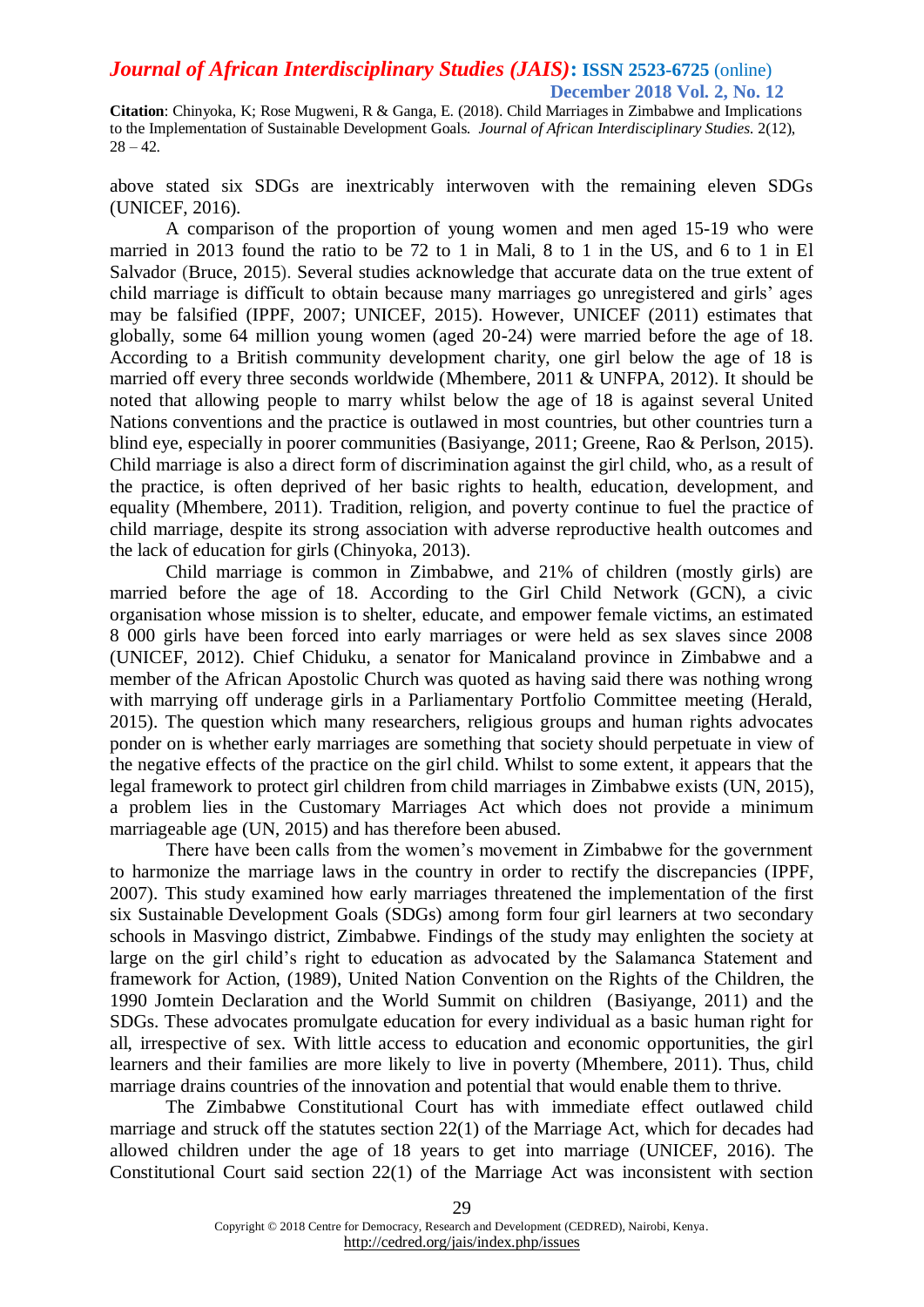**Citation**: Chinyoka, K; Rose Mugweni, R & Ganga, E. (2018). Child Marriages in Zimbabwe and Implications to the Implementation of Sustainable Development Goals. *Journal of African Interdisciplinary Studies.* 2(12),  $28 - 42.$ 

78(1) of the Constitution which sets 18 years as the minimum age of marriage in Zimbabwe (UNICEF, 2016). The ruling by the ConCourt followed an application by two Harare women, Loveness Mudzuru and Ruvimbo Tsopodzi, who approached the court, through their lawyer Tendai Biti, seeking to challenge the Customary Marriages Act, arguing the said Act was infringing on the constitutional rights of young girls and boys who were getting married at an early age (News Day, 2016). Despite the new marriage act, the perpetrators of child marriages continue, hence the need to explore the impact of early child marriages on the achievement of sustainable development goals.

### **Purpose of the Study**

This study sought to provide an answer to the following research question:

 To what extent are child marriages in Zimbabwe a threat to the achievement of sustainable development goals, one, two, three, four, five and six?

### **Research design**

The study adopted a case study design in order to examine how early marriages threatened the implementation of Sustainable Development Goals (SDGs) among form four girl learners at two secondary schools in Masvingo District, Zimbabwe. One of the advantages of the phenomenological design is that it allows the researcher to gain an understanding of social phenomena from participants' perspectives in their natural settings (McMillan & Schumacher, 2010). In this study, participants were given the opportunity to share their experiences regarding how early marriages threaten the implementation of Sustainable Development Goals (SDGs) among form four girl learners at two secondary schools in Masvingo, Zimbabwe.

### **Sample and Sampling**

The sample comprised 4 purposively selected Ordinary level girl students (who once dropped out because of child marriages) and 4 purposively selected teachers (two from each school). The four selected teachers were responsible for guidance and counselling at the two schools. The four girl learners were all young mothers whose marriages failed and had to come back to school to complete their ordinary level. In this study, purposive sampling was found to be more realistic than other sampling methods in terms of time, effort and cost needed in finding informants as propounded by (Bernard, 2012).

### **Instrumentation**

Data was collected through face to face interviews. Creswell (2013) argues that, capturing what people say in their own words is the most important contribution of qualitative research to understanding human behaviour and perception. The advantages of using interviews in this study was to allow the researcher to adapt the questions as necessary, clarifying doubt and ensuring that the responses were properly understood by repeating or rephrasing the questions. Another advantage of using face-to-face interviews in this study lies in that the participants were in a position to seek further clarification on some of the responses through probing. Each interviewee's tone, voice and facial expression helped to provide information that could not be revealed by the questionnaire and other methods of collecting data. To allow for the collection of as much relevant information as possible, the interviews to 4 selected teachers and 4 form four girls were not tightly structured. Therefore, relevant issues which were not included in the interview guide but arose during the process of conducting the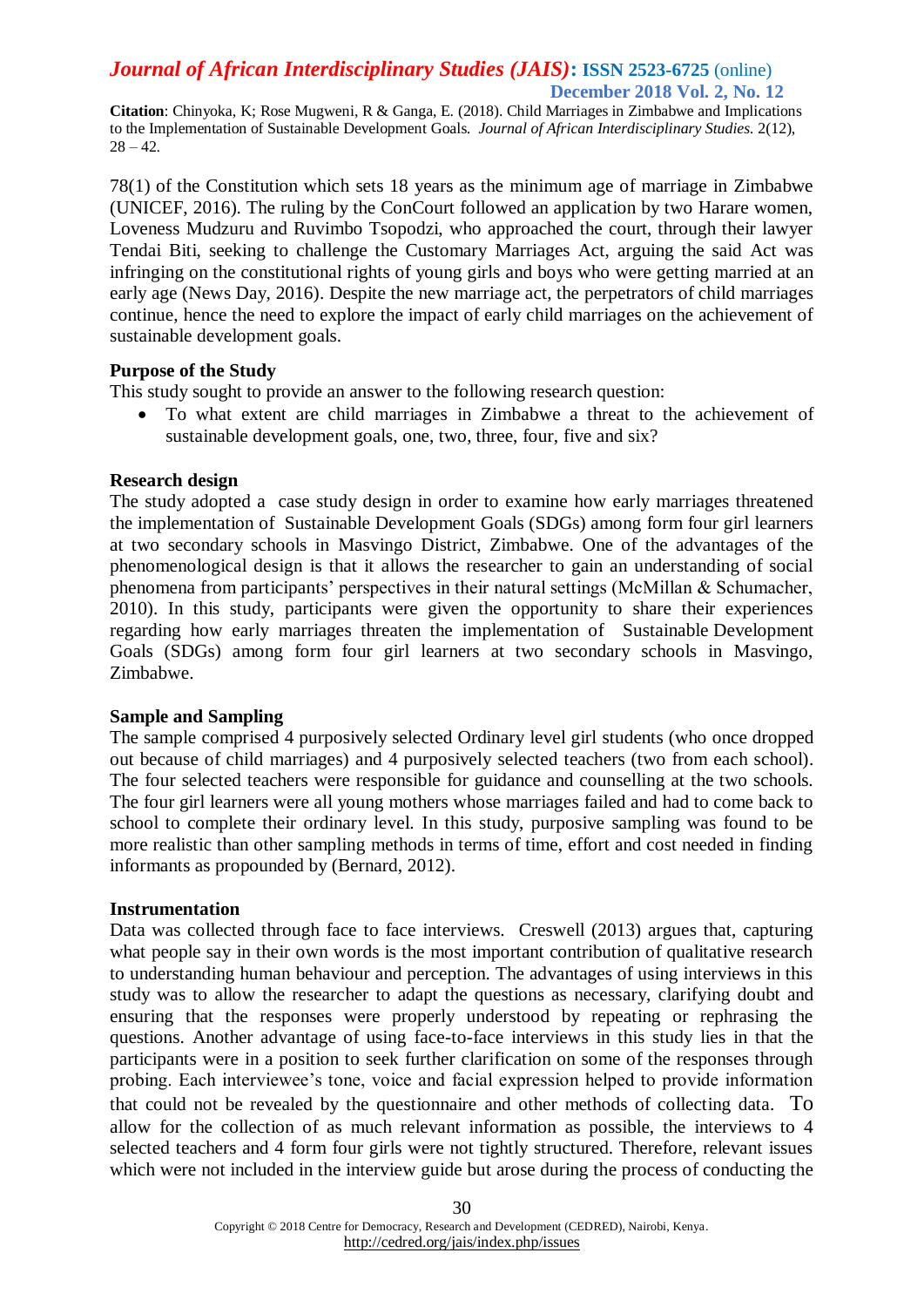**Citation**: Chinyoka, K; Rose Mugweni, R & Ganga, E. (2018). Child Marriages in Zimbabwe and Implications to the Implementation of Sustainable Development Goals. *Journal of African Interdisciplinary Studies.* 2(12),  $28 - 42.$ 

interviews were explored and noted in impromptu supplementary questions. This was in line with the flexible nature of qualitative research (Yin, 2012).

#### **Data Collection Procedures**

Permission to conduct the study was secured from Masvingo Provincial Education Office, Ministry of Education, Sports and Culture, as well as from the selected school headmasters. Further permission was sought from the parents and guardians of the selected participants. The consent of the respondents was sought before the face to face interviews were conducted. The interviews with the form four girls were done after school in the senior mistress's office. Sometimes interviews were done during sporting activities. There were no disturbances in the office. All the four girls were not active in sports. The environment was very conducive and the students were quite relaxed. The teachers were interviewed in their respective offices after work. The interviews took about ten days. The interviews were audio-taped and the researcher made observations and copious notes during interviews. This strategy helped to eliminate the problem of inaccuracy or incompleteness of the data which, according to Maxwell (2006), is the main threat to the valid description of what the researchers saw or heard.

### **Trustworthiness and Credibility**

The research instruments were validated by research experts and a pilot study was conducted hence trustworthiness of data was ascertained. Strategies were applied to counteract credibility threats. Information was obtained from individuals in their respective interviews, cross-checking and verifying sources of information (Creswell, 2013. Credibility is concerned with the extent to which research findings are congruent with or approximate to 'reality' (Patton, 2012). In this study, credibility was achieved through the adoption of research methods that are well established; triangulation, member checks and thick description of the phenomenon under scrutiny and the examination of previous research findings.

### **Data Analysis**

The thematic content analysis was used. This process involved identifying, coding and categorising patterns in data as espoused by (Creswell, 2013). In order to identify themes and categories, the researcher applied Tesch's (2006) open coding method of data analysis. Tesch's method is a systemic process of examining, selecting, categorising, comparing, synthesising and interpreting data to unpack the major research question of the study (Yin, 2012).

#### **Ethical Considerations**

Permission to conduct the study was secured from Masvingo Provincial Education Office and Masvingo District Office, Zimbabwe. The selected teachers and girl learners who participated in interviews completed consent forms to show their willingness to participate in the research. The participants were informed that their involvement in the study was voluntary and that they were free to withdraw at any stage of the interviews if they were not comfortable. Participants were assured of anonymity in participating in the study. Confidentiality and privacy were upheld. Participants were also assured of anonymity in the research report.

### **Results and Discussion**

This study which sought to provide an answer to the extent to which child marriages in Zimbabwe are a threat to the achievement of sustainable development goals has different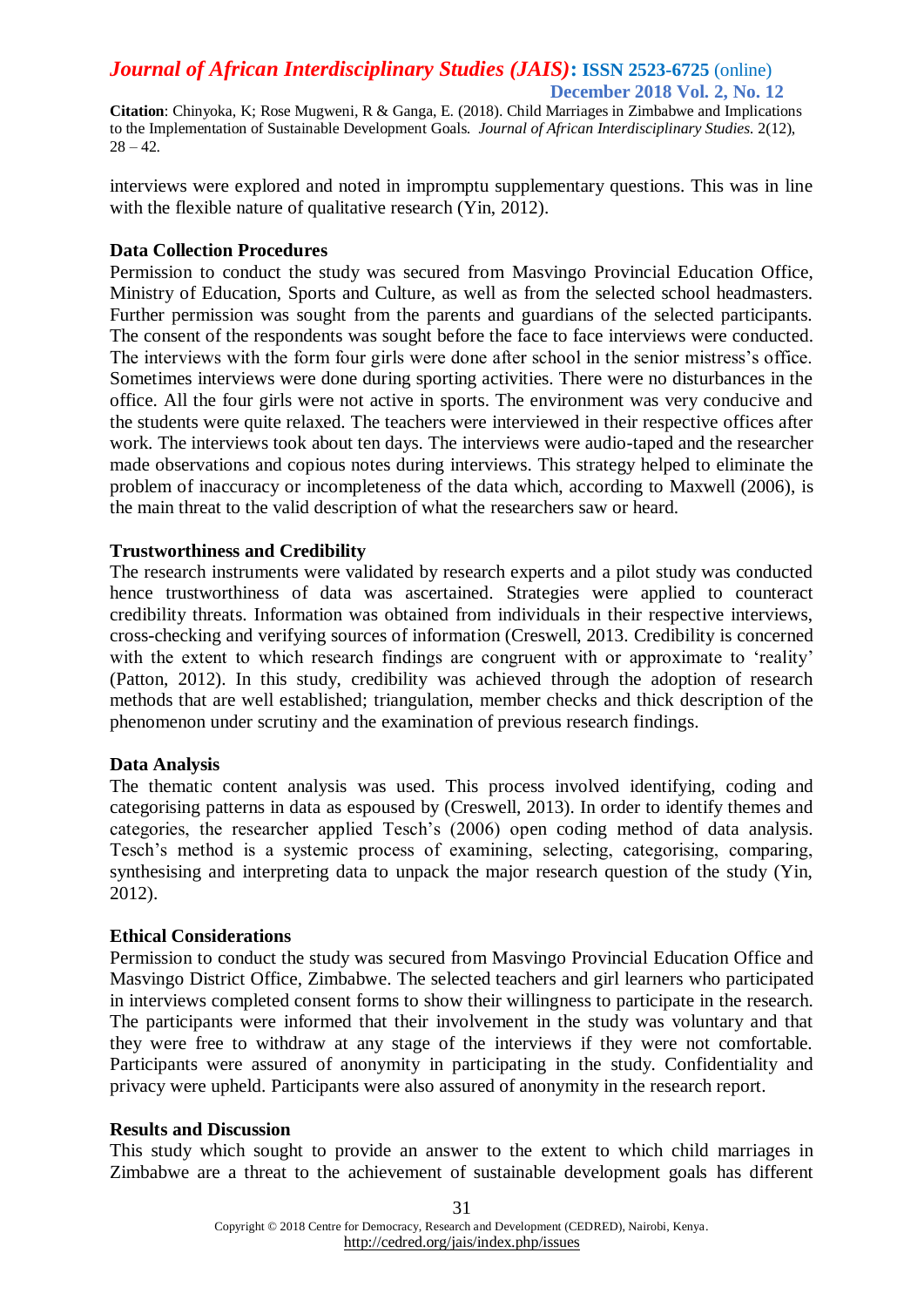**Citation**: Chinyoka, K; Rose Mugweni, R & Ganga, E. (2018). Child Marriages in Zimbabwe and Implications to the Implementation of Sustainable Development Goals. *Journal of African Interdisciplinary Studies.* 2(12),  $28 - 42.$ 

issues that emerged from the interviews with four teachers and four ordinary level girls who were once victims of child marriages before they enrolled back to school as summarised by fig 1.



### **Field data, (2017): Summarising emerging themes derived from the study.**

The discussion of the findings was done in line with the major research question. From the above diagram, fig 1, the themes that were yielded by the empirical study are school dropout, perpetuating poverty, health risks and well-being, gender inequality and human rights, and resilience.

### **Theme 1: Dropping out of school**

The study established that the increase in unplanned pregnancies leading to early marriages has precipitated a multiplicity of problems to many girl learners. During interviews, three of the four teachers lamented that, once married young girls drop out of school, they become full time housewives or workers for their new husbands; this negatively impacts on the community and society as a whole as well as the well-being of future generations. A ripple cycle of poverty ensued as a result. Because dropping out of school perpetuates poverty, it is also in direct conflict with the objectives of Sustainable Development Goals such as the promotion of basic education and the fight against poverty as well as gender equality (UNICEF, 2016). Cutting off a young girl's education was noted to have a drastic effect on her employment opportunities in the future and this effectively undermines development efforts in Zimbabwe and the world over. Findings of this study also reveal that most girls from the Vapositori sect stop schooling in July when the sect celebrates Passover, a religious festivity during which marriage ceremonies take place (this was explained by two girl learners who attended the vapositori church).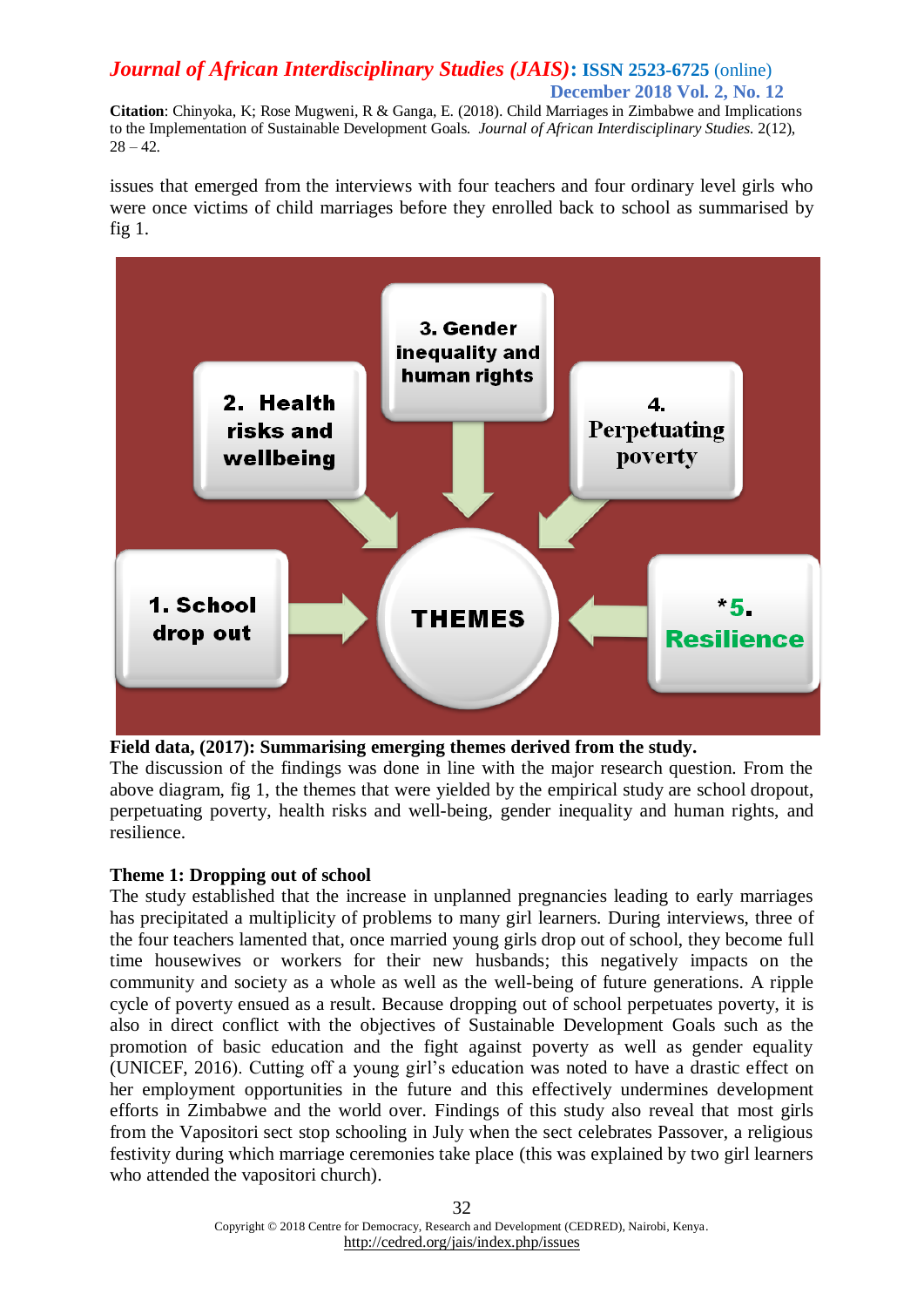**Citation**: Chinyoka, K; Rose Mugweni, R & Ganga, E. (2018). Child Marriages in Zimbabwe and Implications to the Implementation of Sustainable Development Goals. *Journal of African Interdisciplinary Studies.* 2(12),  $28 - 42.$ 

The following sentiments were echoed by the girl participants:

… it is difficult to stop these marriages, as members of the sect are complicit and secretive. In most cases we are forced by economic circumstances to give up to the demands of these old men. As a result, a majority of girls end up dropping out of school because of early marriages and poverty (G1). …most men from the vapositori religious sect and others in our community want to get married to docile women, hence they prefer under age girl learners. The younger the bride the more chances for dominance for the man (G3). Old men in my community, irrespective of church denomination prefer to marry under-age girls because it is easier to control them. The married girls became victims of school dropout since their husbands were not comfortable with sending them back to school (TM1).

From the above-mentioned snippets of conversation, it is seen that early marriages affect the girls' education. The girls are either taken out of school, or the opportunity to attend school is taken away from them. Early marriages inevitably deny girls of school-going age their rights to education, which is crucial for their personal development and their effective contribution to the future wellbeing of their families and societies. The lack of access to formal education means that these girls are also denied the needed technical know-how and professional skills that is a pre-requisite to their attaining jobs that can earn them a good living. The study also established that depriving girls of basic education is a serious violation of children's rights impeding SDGs 4, (Ensure inclusive and equitable quality education and promote lifelong learning opportunities for all), 5 (Achieve gender equality and empower all women and girls) and 8 (Promote sustained, inclusive and sustainable economic growth, full and productive employment, and decent work for all). As long as early marriages are perpetuated in Zimbabwe the above mentioned SDGs will not be met thus derailing socioeconomic and the holistic development of girl learners.

It is apparent from this study that early marriages are a violation of the children's basic rights to a safe childhood, education, good health, thus, perpetuating gender disparities among learners. Despite all the Conventions, for example the Convention on the Rights of the Child (UN, 2012), and the Convention on the Elimination of Discrimination against Women (UN, 2012), the Zimbabwean law does not even have any definition of what 'early marriage' means, hence the girls' plight is exacerbated (Chinyoka, 2013).

Married girls often leave school and thus may lack the skills to help lift their families out of poverty. Thus, without addressing child marriage, the international community will fail to achieve its commitment in the Sustainable Development Goals (goals one and two) to reduce global poverty.

During interviews, teachers highlighted that:

Early marriages threaten national economic development, as bright and intelligent girls are forced out of school to become cheap labour and child bearers in their homesteads. Most of the girls become farm labourers on their husbands' farms (TM1).

…children born to teenage mothers are more likely to experience social, emotional, cognitive and intellectual problems. These children born to teenage mothers are less likely to receive proper education, nutrition, health care, and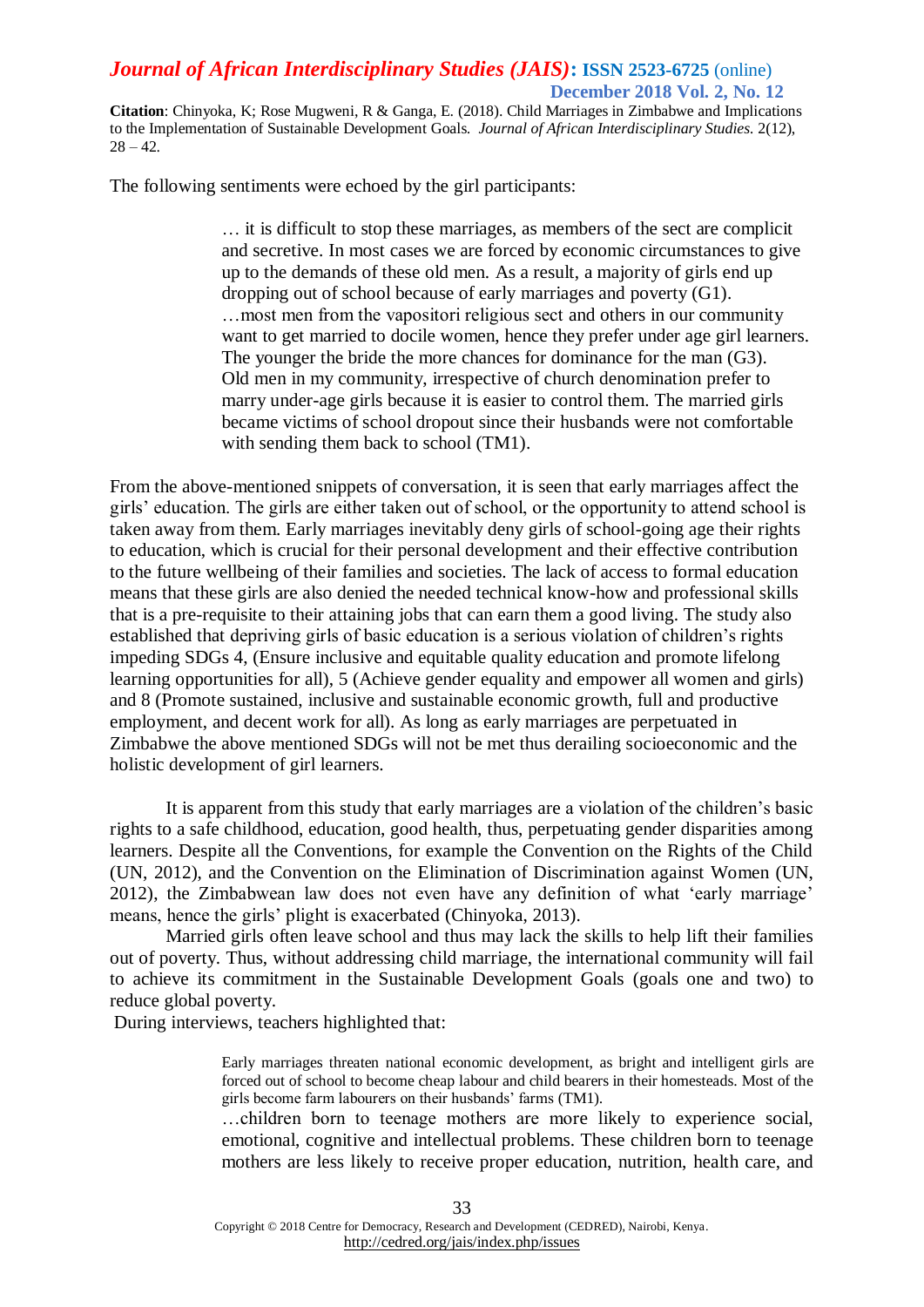**Citation**: Chinyoka, K; Rose Mugweni, R & Ganga, E. (2018). Child Marriages in Zimbabwe and Implications to the Implementation of Sustainable Development Goals. *Journal of African Interdisciplinary Studies.* 2(12),  $28 - 42.$ 

> cognitive and social stimulation. As a result, they are at risk for lower academic achievement and dropping out of school (TM4).

Thus, in this respect, parenthood is a leading cause of school drop-outs among the girls. The early marriages of the girls are therefore a barrier to their education. The practices of the early-age marriages of girls are continued, despite the legal stipulations for the age of marriage hindering the achievement of the SDGs.

### **THEME 2: Health related issues and wellbeing**

This study also established that the high unplanned pregnancy rates which lead to child marriages are of great concern because teen mothers and babies face increased risks to their health, especially in respect of the HIV/AIDS pandemic. Also, their opportunities to build a respectable future are diminished, according to a teacher from one of the schools. In agreement, three students who participated in the interviews purport that serious health problems were noted among young mothers together with their children. According to Sachiti (2011), many child brides are not rescued from such marriages, and end up in nasty situations, like teenage motherhood, and the risk of contracting HIV/AIDS. In line with this view, Mwilu (2010) cites the case of a thirteen year-old Yemeni girl who died from internal bleeding after intercourse with a sixty-five year-old man. This is a gory example of the vulnerability that young girls can be exposed to by 'forced' early marriages. Quite a number of deaths, associated with this vulnerability, are not reported. At the brunt of the suffering is the girl child. In terms of vulnerability to HIV/AIDS, this cannot be excused, as these wealthy men are not tested before taking in the young girls as wives. After all, the young girl would not have been sensitised on the essence of HIV testing. If she had at all, she would have been too weak to ask her husband to do so. Furthermore, G4 and G1 agreed with the above comment, saying that their parents believed that marriage was an effective tool for safeguarding the health of their girl children and upholding the family honour.

Given the above, the young girl would have been literally thrown on the death bed. Although there is evidence in the Global Aids Response Progress Report (2012) to support the assumption that the prevalence of HIV/AIDS in Zimbabwe is on the decline, it is still a major concern in the wellbeing of the young people who are victims of early marriages. It was furthermore established that though the culture of silence surrounding sex may fade due to some sensitisation programmes, the plight of women and girl children was further exasperated because of economic dependence (Hlupo & Tsikira, 2012). In light of this, it may be stated that poverty reinforces harmful cultural practices, such as intergenerational sex and early marriages for girls, which are detrimental to their health, cognitive and intellectual development, as well as to their academic performance. During interviews with the teachers, almost all teachers highlighted that that the child mothers suffered physical and sexual abuse leading to a myriad of diseases like HIV and AIDS, sexually transmitted diseases, complications in giving birth. This was confirmed by students who participated in interviews who also mentioned the challenges of birth associated complications, the mother's risk for anemia and postpartum depression is heightened, and the baby is more likely to be born prematurely and have a low birth weight. During interviews, teachers and the girl learners highlighted that:

> Teens, in general, have a higher risk of preterm birth, which often goes along with low birth weight. Teens may also be in danger of not receiving the right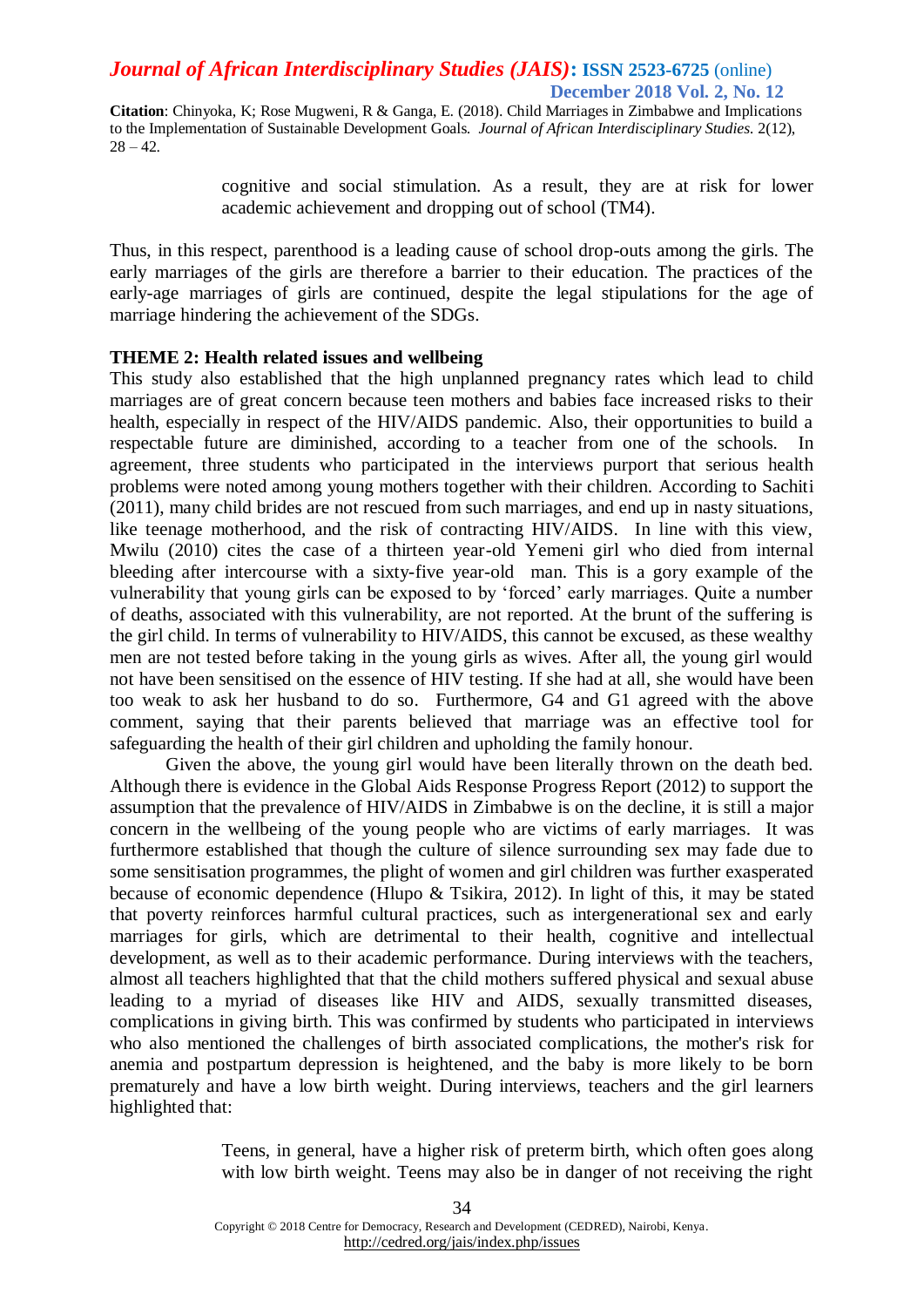**Citation**: Chinyoka, K; Rose Mugweni, R & Ganga, E. (2018). Child Marriages in Zimbabwe and Implications to the Implementation of Sustainable Development Goals. *Journal of African Interdisciplinary Studies.* 2(12),  $28 - 42.$ 

> amount of nutrients (such as in prenatal vitamins) during pregnancy. Regular prenatal visits, pursuing a healthy lifestyle and taking childbirth and parenting classes can help to reduce these risks and prepare a young mother for a great pregnancy, birth, and postpartum period (TM3).

> …teen mothers face significant levels of stress that can then lead to increased mental health concerns. In addition to higher rates of postpartum depression, teenage mothers have higher rates of depression in general. Teenage mothers are less likely to gain adequate weight during their pregnancy, leading to low birth weight. Low birthweight is associated with several infant and childhood disorders and a higher rate of infant mortality. Low-birthweight babies are more likely to have organs that are not fully developed (TM2)

> …underage marriages are rife in this area, affecting the education of the girl children, and exposing them to HIV/AIDS at a tender age. Child mothers suffer physical, emotional, psychological and sexual abuse. Because of these early marriages, we are exposed to many pregnancy related complications, diseases like HIV and AIDS, sexually transmitted diseases and stress related ailments (G2).

In line with the above, recently released research by Harare-based non-governmental organisation Women and Law Southern Africa (WLSA) has shown that young girls in early marriages are likely to suffer birth complications, some of them resulting in death (WHO, 2014). To a larger extent, child brides are often disempowered, dependent on their husbands and deprived of their fundamental rights to health, education and safety (IPPF, 2007). Neither physically nor emotionally ready to become wives and mothers, child brides are at greater risk of experiencing dangerous complications in pregnancy and childbirth (Basiyange, 2011), becoming infected with HIV/AIDS and suffering domestic violence (Machingura, 2008).

The Child brides are less likely to receive adequate medical care while pregnant. The lack of care, and the fact that girls are not physically mature enough to give birth, put both mothers and their babies at risk (WHO, 2014). Complications during pregnancy and childbirth are the second leading cause of death for girls between ages 15 and 19. And babies born to under age mothers are 1.5 times more likely to die during the first 28 days than babies born to mothers in their twenties or thirties (UNICEF, 2015). A pregnant teenager faces the risk of immature uterine muscles and mucous membranes that pose a serious danger and a high risk of a ruptured uterus in cases of prolonged labour. It should be noted from this study that child marriages undermine progress towards reducing maternal and infant mortality (SDGs, goals four and five). The following SDGs are also undermined, SDG 3 (Ensure healthy lives and promote wellbeing for all at all ages) and SDG 8, (Promote sustained, inclusive and sustainable economic growth, full and productive employment, and decent work for all). Child brides are often pressured to have many children within a short space of time leaving them and their children vulnerable to injuries and even death.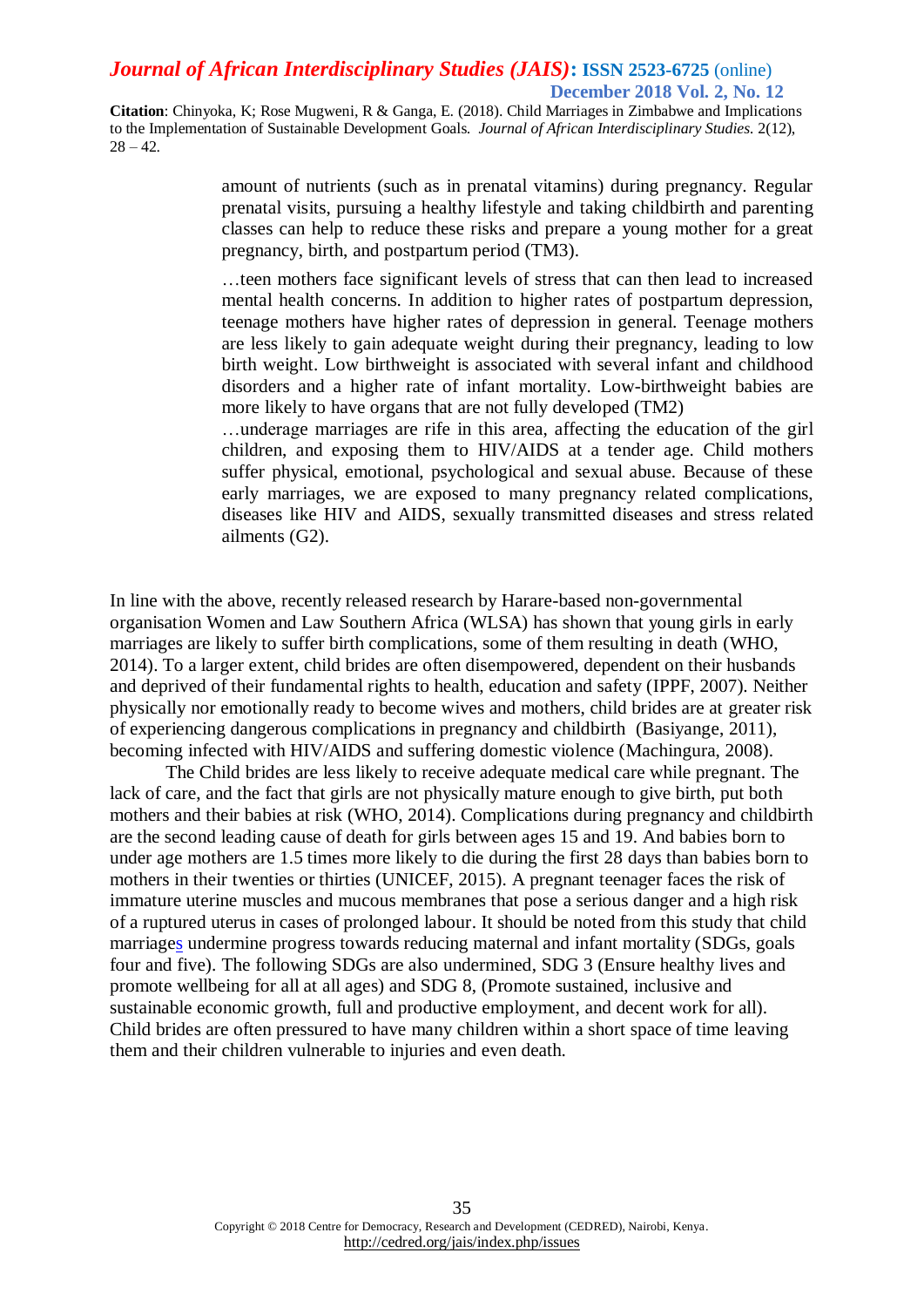**Citation**: Chinyoka, K; Rose Mugweni, R & Ganga, E. (2018). Child Marriages in Zimbabwe and Implications to the Implementation of Sustainable Development Goals. *Journal of African Interdisciplinary Studies.* 2(12),  $28 - 42.$ 

#### **Theme 3: Perpetuates poverty**

The study established that some of the girls voluntarily entered into the marriage to escape poverty, while some were forced to do so under the (kuputsa or kuzvarira) tradition*. Kuputsa or kuzvarira* is a form of marriage where a young girl, sometimes as young as from birth is given to another family in exchange of either food or livestock. Marrying off young girls was a tradition in some parts of Zimbabwe, especially those which are still backward and remote (Chinyoka, 2013). People in rural areas perceive a girl child as a source of wealth and would readily give the girl away in marriage to raise funds for the boy child and the family. Research by Kapungu (2007) attests to the above.

This observation was also reinforced and supported in the interviews when the teachers spoke of the experiences of children who engage in early pregnancies and premarital/teenage sex. According to Mwilu (2010) in Hlupo and Tsikira (2012), in many African communities, cultural provision is made for the parents to marry off their daughters when and to whom they choose (*kuzvarira* in Shona). During interviews with both girls and teachers, it was highlighted that girls as young as twelve, thirteen or fourteen years have found themselves married off as the third, fourth or even fifth wives to polygamous men, who are old enough to be their grandfathers. The peak of such marriages was during the economic meltdown of 2008 in Zimbabwe. The major reason behind the continued practice was the parents' desire to cushion themselves during drought and economic turmoil. The other reason is grounded in some parents' belief that marrying off their daughters is a manner of ensuring their future security.

Related to this is the fact that the parents are securing a guardian, not only for themselves, but also for the other children who are the siblings of the one being married off. This was observed to have a detrimental effect on the schooling and academic performance of girl learners at the two schools studied. Given the above, one can safely argue that these early marriages perpetuate the cycle of poverty because the girl child is denied education, the very thing that can break this cycle of poverty. Her marriage would yield children who would be subjected to the same cycle, as she would not be an educated parent who can understand the importance of education for her children. It therefore becomes a vicious circle of poverty.

This study also established that many girls perceive marriage as an escape route from family poverty, while the common cultural practice of charging bride price brings quick and substantial income to her family. During interviews, girls and teachers highlighted that:

> Taida chikafu, nhumbi dzekupfeka uye kuti vamwe vana vamai vangu ava vaende kuchikoro. (we needed food, clothes and money to send my siblings to school) (G3).

> ...kufara nemadhara ane mari kuri nani pakufa nenzara uye kutambura, (it's better to be intimate with older men in order to get food, clothing and money than to experience a serious lack of basic commodities) (G2).

> ...vabereki vedu vanoti kurudzira kutsvaka mari nenzira dzose...(our parents do not mind if we became intimate with older men and engage in prostitution as long as we bring money and food home). I can't go against [the will of] my elders and leave my husband in order to attend school. Besides, where would I go if I leave? My parents will not welcome me (G4)

These sentiments were also echoed and reinforced by the teachers who were interviewed who posit that the repercussions are too ghastly to contemplate on the part of the girl child because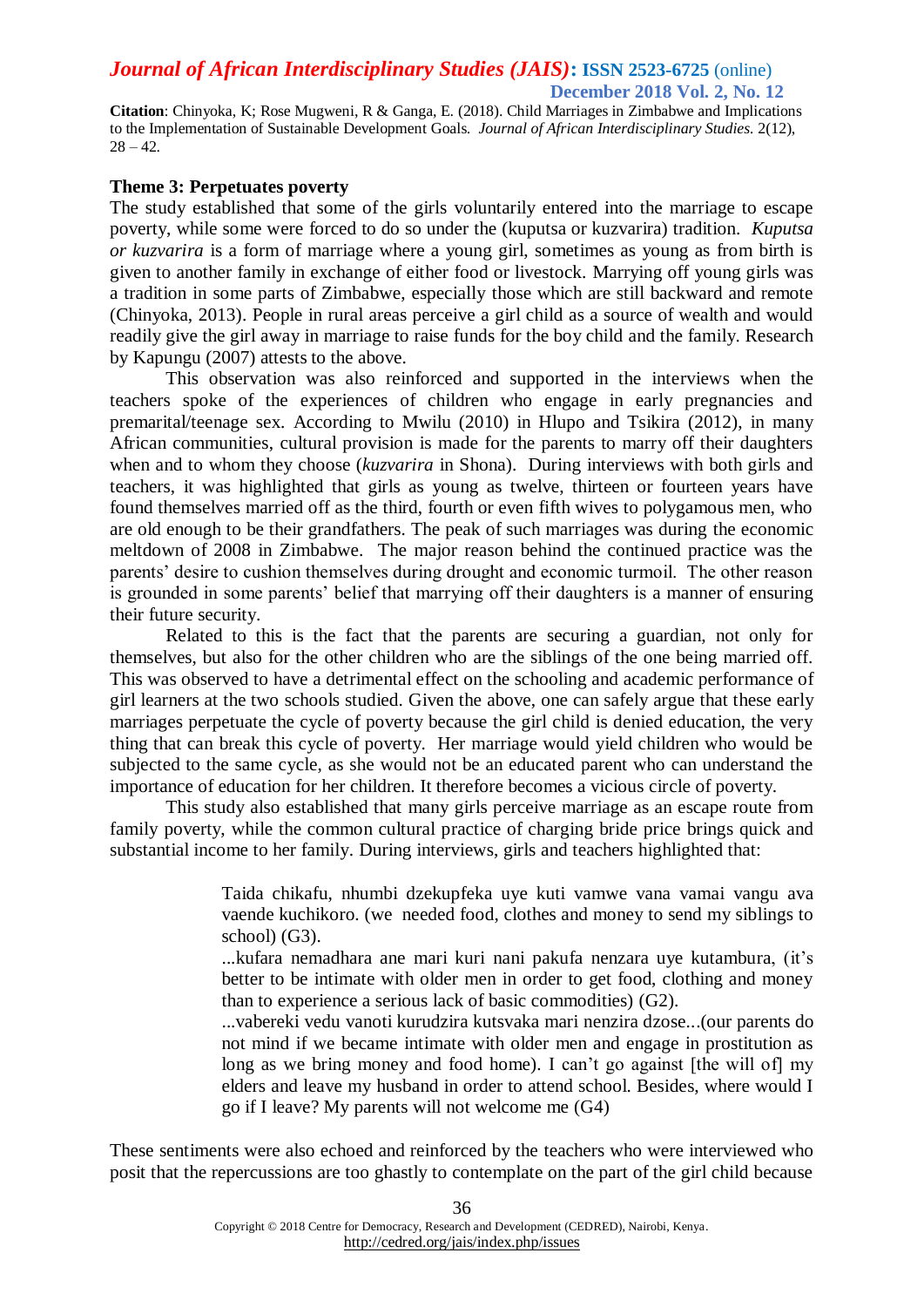**Citation**: Chinyoka, K; Rose Mugweni, R & Ganga, E. (2018). Child Marriages in Zimbabwe and Implications to the Implementation of Sustainable Development Goals. *Journal of African Interdisciplinary Studies.* 2(12),  $28 - 42.$ 

of the gross violation of her rights, as that forces her into circumstances she did not choose and is hardly ready for, psychologically and physically (T2). In support, Kachere (2010) cited the case of a 14 year-old girl from Chakari (a mining town in Zimbabwe) who was forced into two marriages by her parents. This girl is not alone in her plight, as the girl respondents in this study narrated a story of girls who had fallen prey to affluent polygamous men. This issue of marrying off young girls violates the Child Protection and Adoption Act (UN, 2015). The most disturbing fact is that these violations go unreported because they are done in the guise of culture and religion. The girls are seen as important sources of income for their families. This means that marriage is given more priority than education by the parents from povertystricken households. Thus without addressing child marriage, Zimbabwe will fail to achieve its commitment in the Sustainable Development Goals to reduce and end global poverty (goals number 1 and 2). Thus, child marriage violates girls' rights to health, education and opportunity.

This study also established that the marriages exposed girls to domestic violence throughout their lives, and traps them in a cycle of poverty (T3). The majority of the girls indicated that in these cases pregnancy and marriage were a consequence of poverty and also the major reasons for girls being withdrawn from school. This confirms Baden's (2008) findings that girls too, in some instances, may finance other children's education. It should be noted that education is the right of every child everywhere, and key to transforming her life and her quality of life of the community. It should be realised that education promotes national development, social order and sustainable development.

### **Theme 4: Violation of human rights and promotion of gender inequality**

In this study, the girls' cultural and religious practices were noted to be a violation of the girl child's rights. In this study, child marriage was noted to reinforce gender inequality and violates human rights. During interviews with girls and teachers, the following were noted to derail the achievement of SDGs:

> …leaving school early both contributes to, and results from, marrying young (G1). Other impacts include marital rape, heightened risk of domestic violence, poor access to decent work, exploitation, doing unpaid labour, risk of HIV transmission (G4), and a range of health problems due to early childbearing (T1).

The above was authenticated by Human Rights Watch investigations in Afghanistan, Bangladesh, Malawi, Nepal, South Sudan, Tanzania, Yemen, and Zimbabwe that have found out that early marriages have dire life-long consequences often completely halting or crippling a girl's ability to realise a wide range of human rights (UNICEF, 2016; Greene, Rao, and Perlson, 2015). All these are a violation of the achievement of the SDGs in Zimbabwe.

The problem of early and unplanned pregnancy affects the girls almost exclusively because of the cultural practices which expect them, instead of the boys, to care for the unwanted/unplanned child. This study also established that *Chimutsamapfihw*a continues to be a flourishing cultural practice. This is whereby young girls may replace a dead sister in marriage. Marrying-off young girls is believed to appease the spirits, or to settle long-standing disputes between families. The girls are also being given to their living sister's or aunt's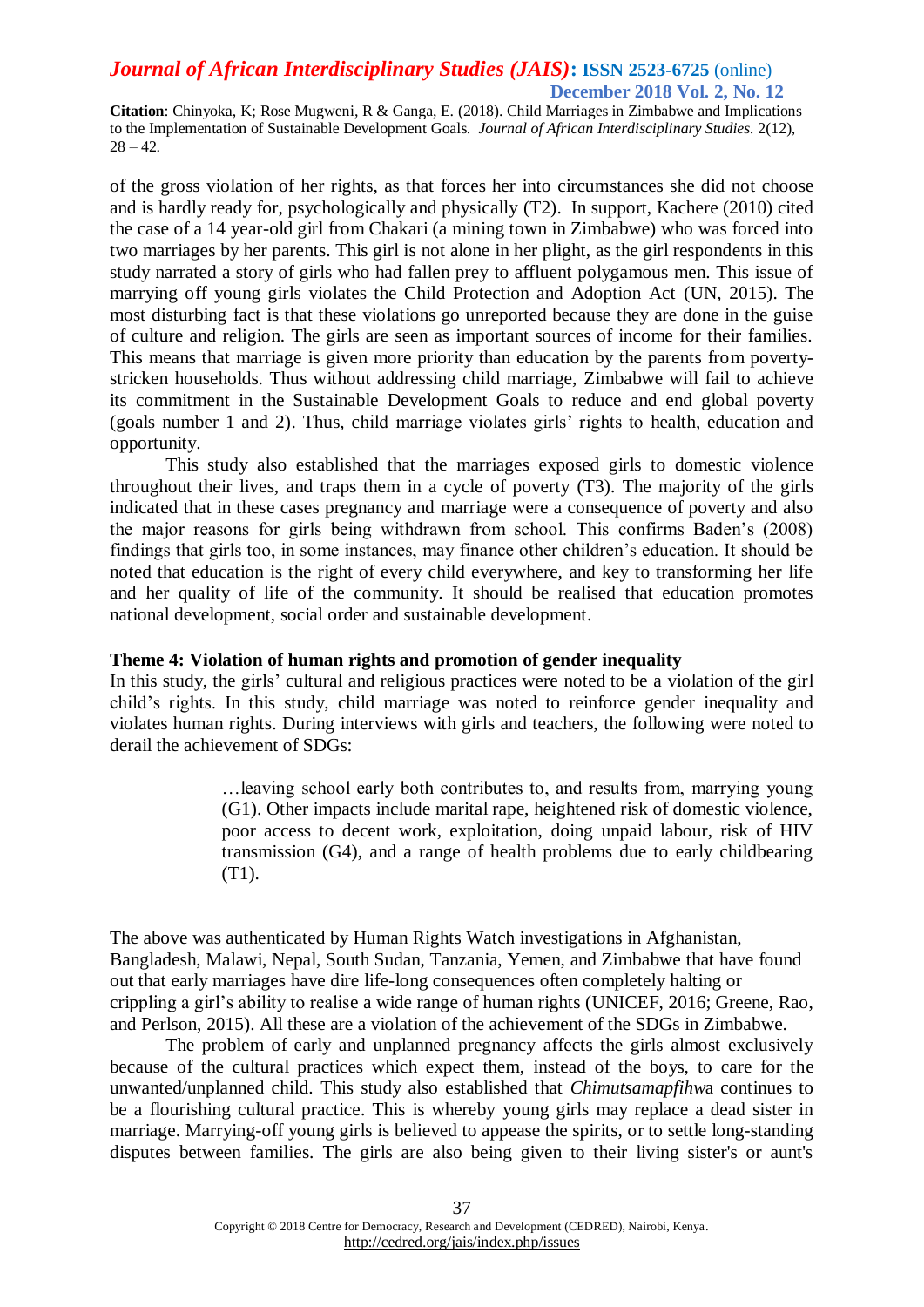**Citation**: Chinyoka, K; Rose Mugweni, R & Ganga, E. (2018). Child Marriages in Zimbabwe and Implications to the Implementation of Sustainable Development Goals. *Journal of African Interdisciplinary Studies.* 2(12),  $28 - 42.$ 

husband, when the aunt or sister fails to conceive. All this was observed to be more apparent in poor families in even in urban communities.

The teachers interviewed were of the opinion that prior to 1996, a girl who fell pregnant at school in Zimbabwe faced expulsion, with no possibility of re-admission into the mainstream school system after giving birth. She could, however, further her education through the informal education system. According to the Secretary's Circular Minute no. 35 of October 1999, girl pregnancy at secondary school level was described as misconduct and a disciplinary issue, punishable by exclusion from school. However, the girl could regain entry elsewhere after giving birth. This caused the girl child to lag behind at school. Consequently the girl would suffer at home and at school, because the Zimbabwean culture is conservative with regard to pregnancy at school. It is not surprising that the Nziramasanga Commission (1999), which looked into the entire education system, discovered that a high percentage of drop-outs in the schools consisted of girls, and most of them due to pregnancy. The Commission expressed great concern about the ill-treatment the girl child was given by the school administration and the education authorities. Thus, in August 2010 the government of Zimbabwe amended the disciplinary code and granted the girls maternity leave of up to three months, instead of automatic exclusion for those who fell pregnant as a result of consensual sex.

The prevalence rates of child marriage is closely linked to the attainment of the Sustainable Development Goals (SDGs), goal three, for instance, which sought to promote gender equality and empower women yet made no mention of child marriage. How can we empower women when so many girls are married off and denied their rights to health, education and a life free from violence and exploitation? Child marriage and education (goal two) are intrinsically linked too. Girls without any education are three times as likely to marry before 18 as girls with secondary or higher education (UNICEF, 2016). This in turn affects efforts to eradicate extreme poverty (goal one and two), since child brides miss out on the educational and economic opportunities needed to lift themselves and their families out of poverty.

#### **Theme 5: Resilience**

Despite coming from poor backgrounds, some teachers noted that some girls defied the odds and excelled in their academic performance. Other factors like resilience, inborn factors and relative support and motivation (self-efficacy) come into play. The ordinary level girls lamented the following verbal quotes:

> As the first born, I cannot afford to be lazy at school. I work harder than all the other students because l have a family to look after. I need a good job in order to be in a position to look after my siblings. I was also taught the virtues of hard work by my late parents… Poverty will not rob me of my future. If it means engaging in paid work before and after school, l will do that to earn school fees for myself and other siblings (G4).

> I do not have problems in balancing household chores like cooking for the family, washing clothes, fetching fire wood and water with my studies. These duties do not compromise my studies in any way. In my community, its cultural and God given that women should work for the survival of the families. I have learnt to efficiently organise my time (G2).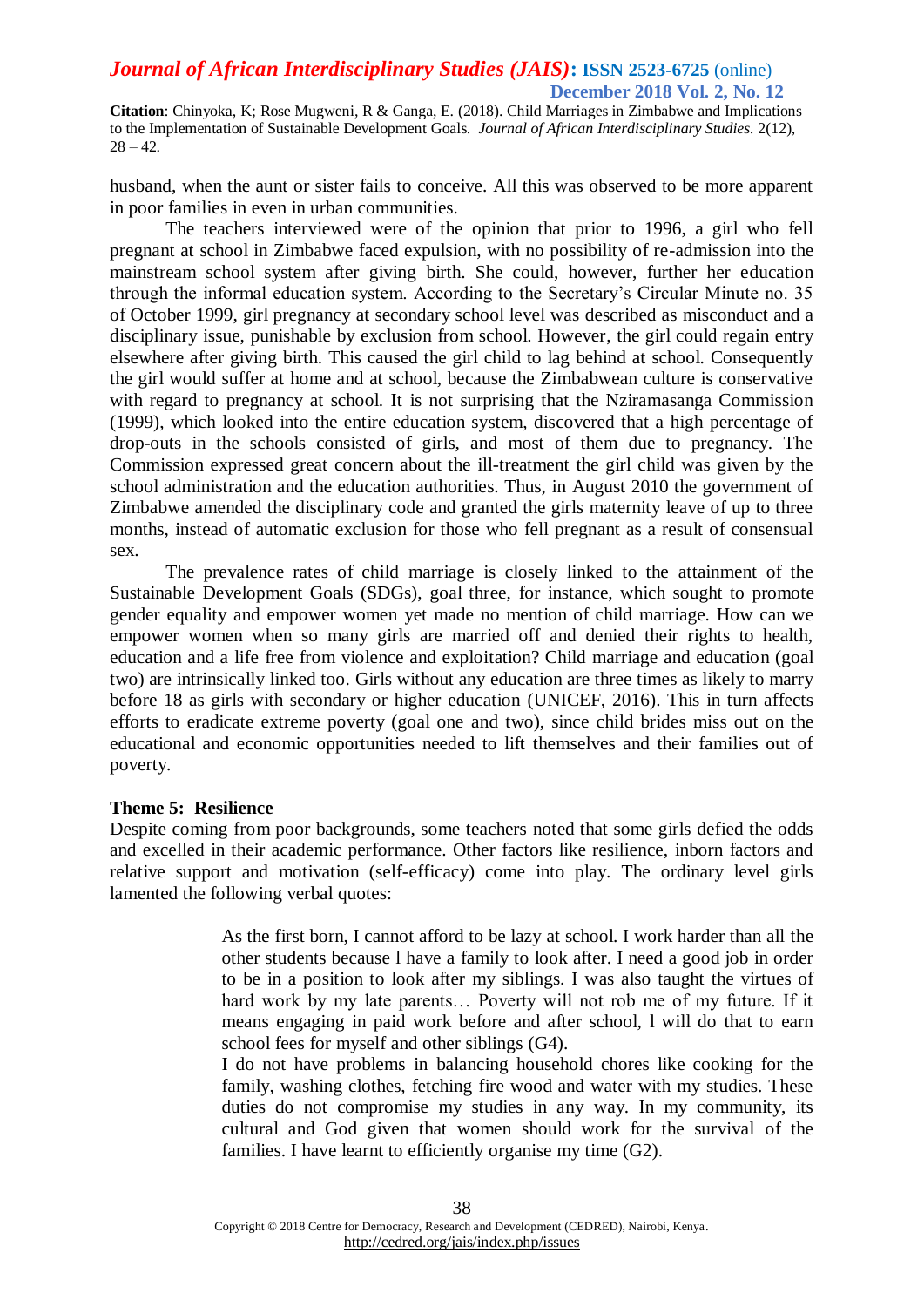**Citation**: Chinyoka, K; Rose Mugweni, R & Ganga, E. (2018). Child Marriages in Zimbabwe and Implications to the Implementation of Sustainable Development Goals. *Journal of African Interdisciplinary Studies.* 2(12),  $28 - 42.$ 

> The onus is upon us teachers to motivate girls and survivors of early marriages to work hard in class. We instill self-efficacy and we also give unconditional positive regard (T3).

This is in line with some sentiments raised by two teachers during interviews that purport that poverty has motivated some girl learners to work even harder. They argued that girl learners had defied their odds and vowed to excel in their studies. So, to say that all children from poor backgrounds and neighbourhoods will underperform at school and impede the development of SGDs, will be myopic, and an underestimation of a rather complex issue. More research on this area is therefore called for.

#### **Conclusion**

From the findings of this study, it can be concluded that setting a target to end early child and forced marriage by the Zimbabwe government will also help speed efforts towards achieving a number of the proposed SDGs (1, 2,3,4,5 and 6) on poverty, nutrition, health, education, economic growth and reduction of inequality, especially gender equality. Child marriage hampers countries' efforts to improve the health of mothers and children, fight malnutrition and keep children in school. When girls are married as children, they cannot help but pass on poverty, low education and poor health into which they themselves have been trapped to the next generation. Child marriage may seem like an intractable problem. It happens because societies often place a lesser value on girls so they don't get the same chances as their brothers and because poverty and other forms of disadvantage, like low levels of education, further constrain their opportunities, making marriage seem like the best option to secure a girl's future.

Ending child early and forced marriages is a concrete and measurable target that will contribute significantly to the achievement of gender equality while also accelerating efforts to achieve a safe, healthy and prosperous future for all. The reality is that sustainable development cannot be achieved without the universal consciousness and protection of human rights. In many respects, despite the work that has gone into them, the SDGs now present a greater challenge for rights advocates than their predecessors.

#### **Recommendations**

On the basis of the findings of this study, it is recommended that all stakeholders should work hard to minimise the root causes of child early marriages (poverty, religious, cultural factors and factors within the girl children themselves).

There is also a dire need to empower the girl child to make better futures for themselves and their societies. This involves increasing girls' access to education, empowering girls with knowledge and skills, educating parents and communities, increasing economic incentives and supporting families.

Education is a paradoxical part of the solution. Girls who have little or no education are more likely to be married as children than girls who have secondary schooling. Schools should empower girls, enabling them to develop skills and knowledge, and to forge social networks that equip them to communicate and stand up for their interests.

There is need for early marriage laws and legislation to target parents and guardians who accept bride prices. In Zimbabwe to date, many parents and guardians continue to support under-age traditional marriages and withdraw rape charges in exchange for a bride price.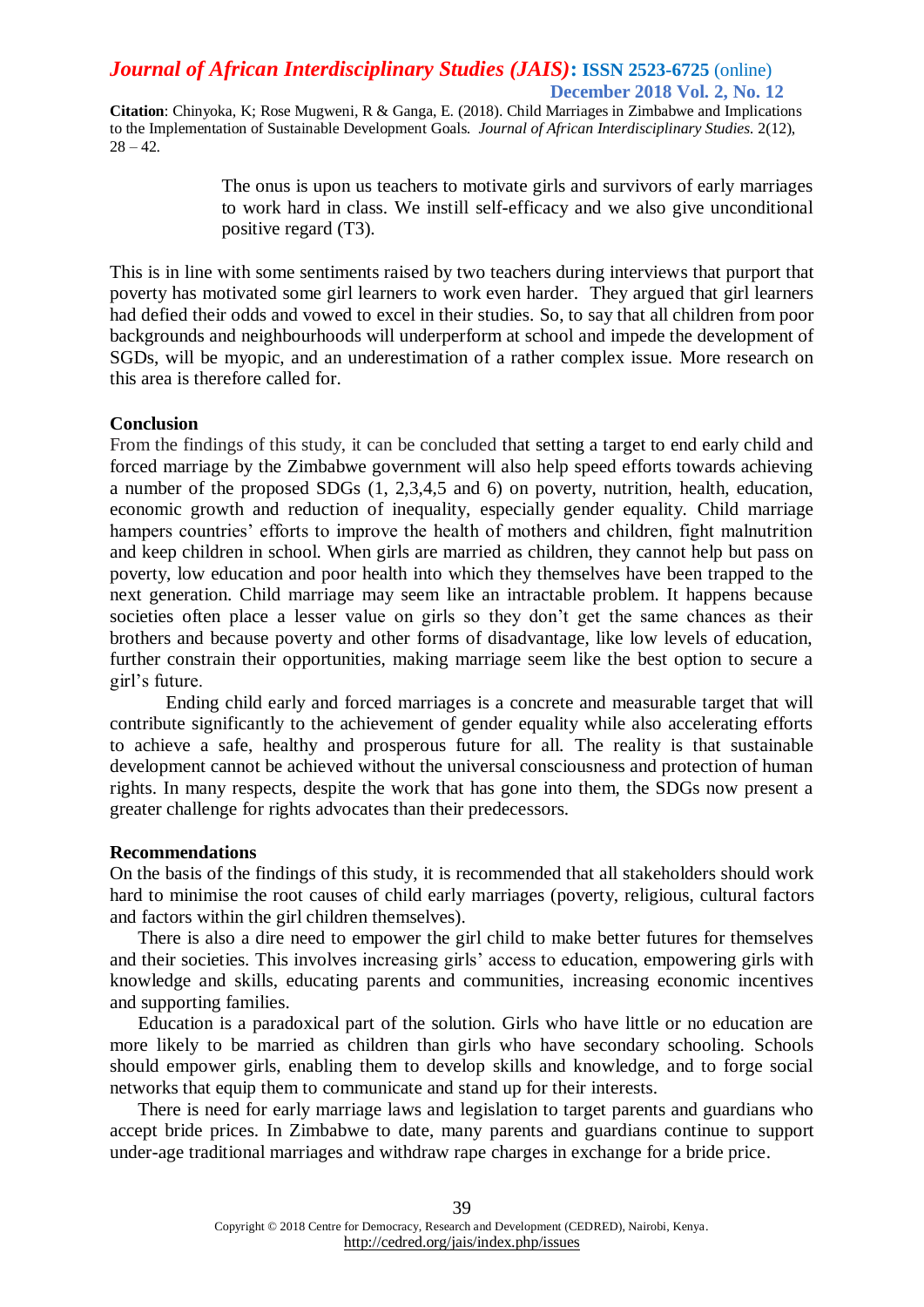**Citation**: Chinyoka, K; Rose Mugweni, R & Ganga, E. (2018). Child Marriages in Zimbabwe and Implications to the Implementation of Sustainable Development Goals. *Journal of African Interdisciplinary Studies.* 2(12),  $28 - 42.$ 

The child marriage Act should make it an offence for a guardian or other person to enter into a lobola agreement or other customary arrangement or ceremony in respect of a person under the age of 18. This reinforces sentiments of the President Mnangagwa last year in October in parliament. Last but not least, religious communities and traditional leaders are uniquely positioned and should take a leading role to fight, prevent and respond to the call to end child marriage.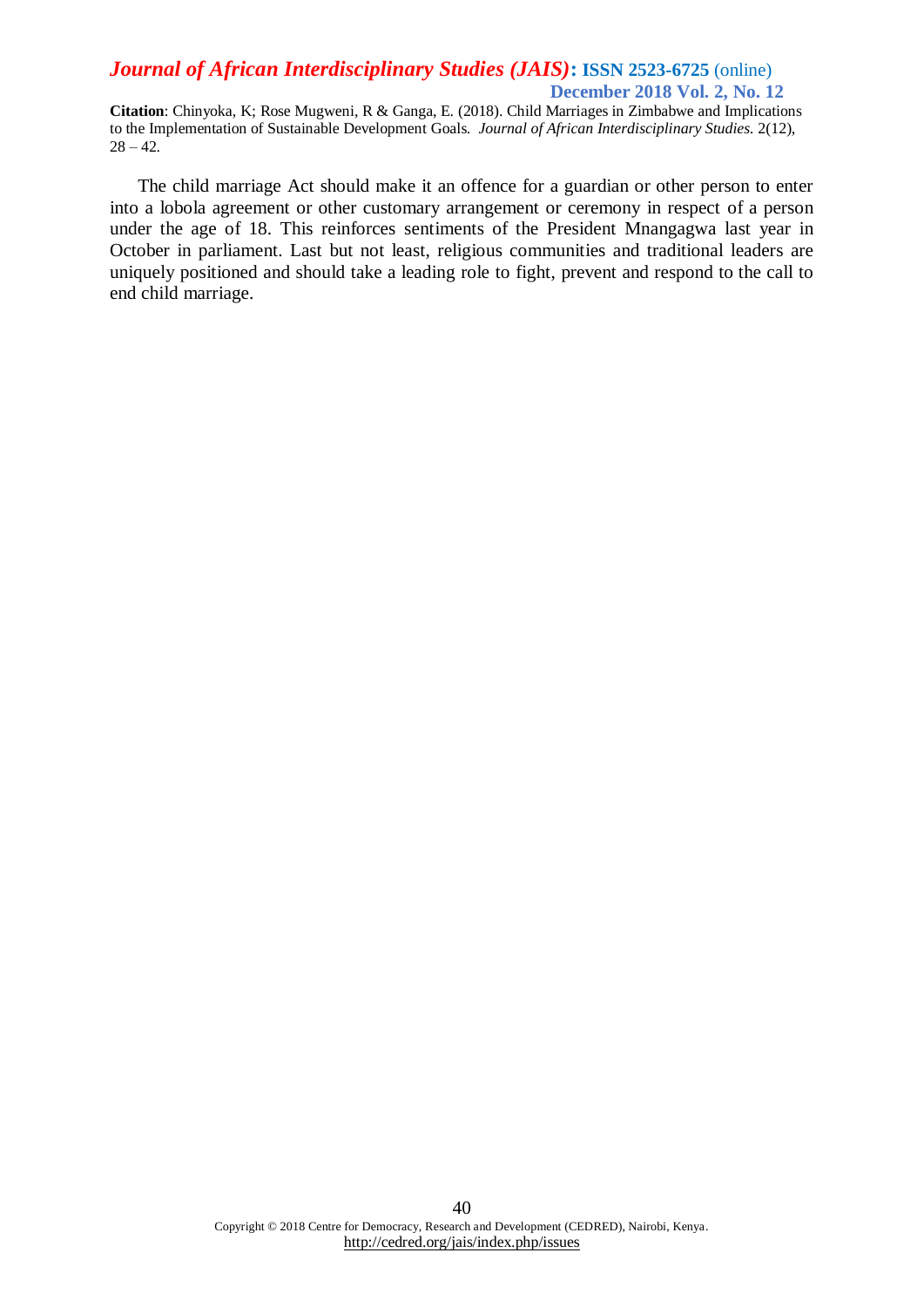# *Journal of African Interdisciplinary Studies (JAIS)***: ISSN 2523-6725** (online)

 **December 2018 Vol. 2, No. 12**

**Citation**: Chinyoka, K; Rose Mugweni, R & Ganga, E. (2018). Child Marriages in Zimbabwe and Implications to the Implementation of Sustainable Development Goals. *Journal of African Interdisciplinary Studies.* 2(12),  $28 - 42.$ 

#### **References**

Babbie, E. (2013). *The Practice of Social Research*. California: Wadsworth

- Baden, S. (2008). *Gender profile of Morocco*. Brighton: BRIDGE, IDS
- Basiyange, J. (2011). *Early Marriage as a barrier to girl's education: A development challenge in Africa*, National University of Rwanda, page 1. Available on http://www.ifuw.org/fuwa/docs/Early-marriage.pdf Accessed 7/12/2016
- Bruce, J. (2015), *Child marriage in the context of the HIV epidemic, promoting healthy, safe and productive transitions to adulthood*. *Population Council Brief* No. 11. New York: Population Council.
- Chinyoka, K. (2013). Psychosocial Effects of Poverty on the Academic Performance of the girl child in Zimbabwe. Doctoral thesis, University of South Africa, published online [http://uir.unisa.ac.za/bitstream/handle/10500/13066/thesis\\_chinyokai\\_k.pdf%3](http://uir.unisa.ac.za/bitstream/handle/10500/13066/thesis_chinyokai_k.pdf%3Fsequence) [Fsequence%](http://uir.unisa.ac.za/bitstream/handle/10500/13066/thesis_chinyokai_k.pdf%3Fsequence)3D1
- Clark, S., (2004) Protecting young women from HIV/AIDS: The case against child and adolescent marriage. *International Family Perspectives*, 32(2):79–99
- Global Aids Response Progress Report 2012*. Zimbabwe Country Report: January 2010- December 2011. Harare:* Zimbabwe.
- Greene, M; Rao, A; and Perlson, S. (2015) *Human Rights and the Cultural and Religious Defense of Child Marriage: Finding Middle Ground.* Greene Works. Pre-publication draft available upon request via email: [mgreene@greeneworks.org](mailto:mgreene@greeneworks.org)
- Hlupo, T. and Tsikira, J. (2012). STILL Caught-Up in the Cultural Abyss: The Plight of the Girl Child**.** *Journal of Emerging Trends in Educational Research and Policy Studies.*  (JETERAPS) *3(3): 44-49.*
- IPPF, (2007). Ending child marriage: A guide for global policy action- www.ippf.org
- Kachere, P. (2010). *Nature Has Those Children Before They Are Women***.** The Herald 24 April 2010. Harare: Zimpapers.
- Kapungu, RS (2007). *The Pursuit of Higher Education in Zimbabwe: A Futile Effort,* a Paper prepared for the Centre for International Essay Competition on Educational Reform and Employment Opportunities. CIPE 2007.
- Machingura, F. (2008). A diet of Wives as the Lifestyle of Vapostori; The polygamy debut in the face of HIV/Aids in Zimbabwe. Bamberg: Academia.edu.
- Mhembere, M. (2011). Married Too Soon: Child Marriage in Zimbabwe. Harare: Research and Advocacy Unit (RAU).

Mwangi, E. 2010. News and views from Africa.

http.//www.newsfromafrica/indices/index\_1707.html. Retrieved 2/6/2010

Mwilu, L. (2010). Media Centre. <http://www.who.cut/mediacentere/factsheets/fs.241>

- Nziramasanga Commission of Inquiry, 1999. *Report of the Presidential Commission of Inquiry into Education and Training (In Zimbabwe).* Harare: Government Printers.
- Patton, MQ. (2012). *Qualitative evaluation and research methods* (7th Ed.). Thousand Oaks, CA: Sage Publications, Inc.
- Sachiti, R. (2011). *The Tragedy of Johanne Marange's Child Brides.* The Herald. 01 February 2011. Harare: Zimpapers.
- *United Nations (UN) (2012).* The Millennium Development Goals. *Report, 2012*. *New YorkUnited Nations.*
- UNICEF (2015). *Education for All Global Monitoring Report,* Paris: UNESCO. United Nations Children's Fund (UNICEF), [www.unicef.org.](http://www.unicef.org/)